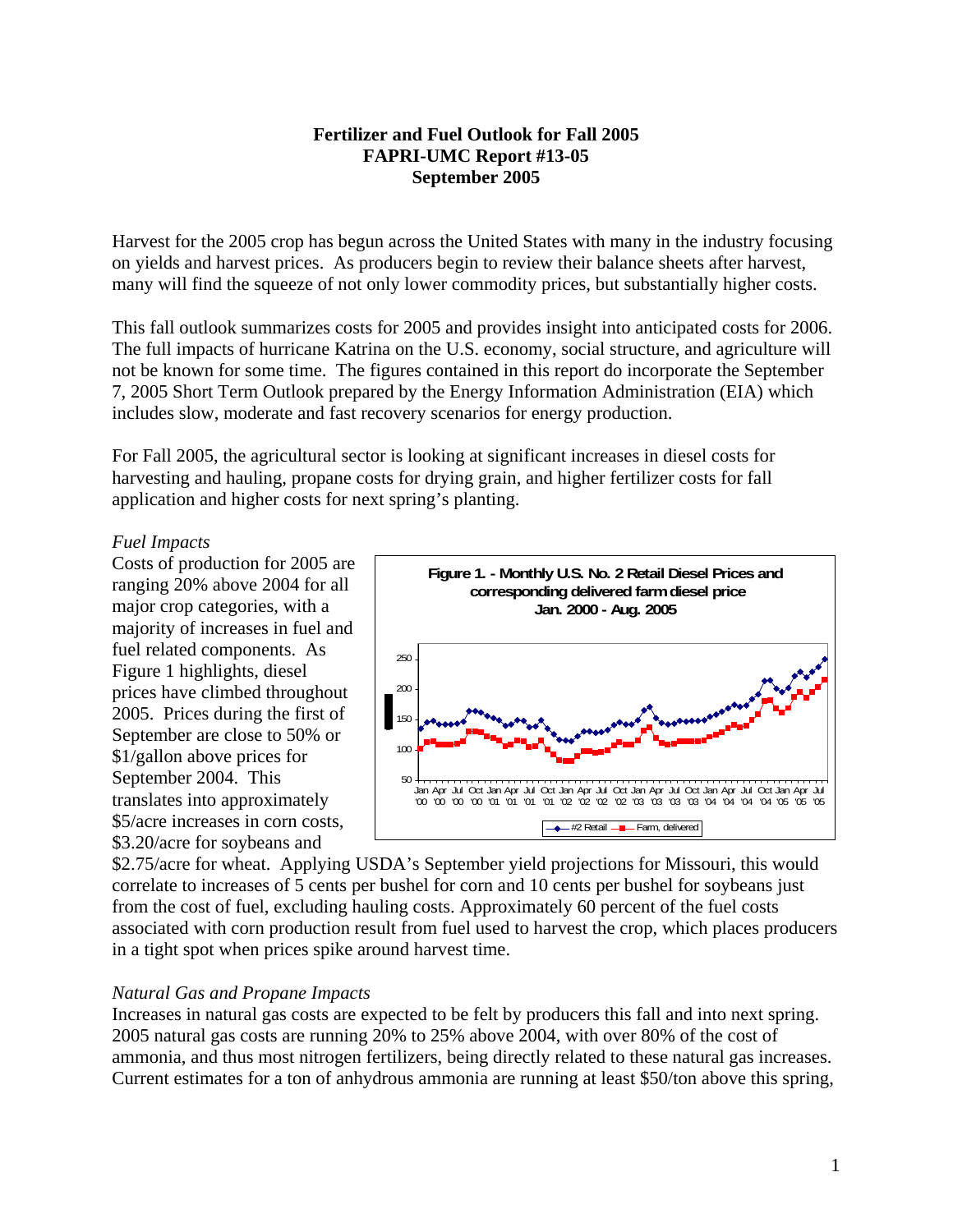with the prospect of tight supplies this fall and into Spring 2006. The cost of drying grain will also be more expensive for producers this fall as propane prices are running 30 to 40 cents per gallon above 2004.

Additional cost increases associated with seed and metal are expected to impact producers throughout the remainder of 2005 and into 2006. Metal prices are up about 12% from 2004 with the impact felt in repair, machinery, and farm buildings and bins. Seed costs are expected to be about 5% higher in 2006 than in 2004, while chemical costs are expected to remain somewhat stable.



The final per acre increases expected for 2005 for corn are at least \$14/acre, with over \$12 coming from fuel and fertilizer. As Figure 2 indicates, almost 50% of the costs of producing corn are tied directly or indirectly to fuel/energy related factors (32% fertilizer, 17% fuel products). Corresponding increases for soybean producers, assuming only minimal rust impacts, could be at least \$5/acre, with over half of the increase associated with fuel and fertilizer. Cotton producers may see costs increase as much as \$29/per acre, with a majority of the increase coming from fuel and fertilizer affects.

## *Short-term outlook*

The outlook for 2006 is expected to have residual effects resulting from the infrastructure issues remaining in the energy sector. The EIA does not anticipate the cost for WTI crude oil to average less than \$63 a barrel throughout 2006 and diesel prices are expected to show slight increases in 2006 from average 2005 levels. Natural gas prices are expected to have double-digit increases in 2006 compared to 2005. Therefore, fertilizer prices for 2006 are not expected to show declines from 2005 and the potential for spring price increases and short-term supply issues are possible.

These energy impacts will be determined by the recovery rate seen on the Gulf Coast, the heating and transportation demands experienced over the fall and winter, and supplies on the world market. On a more positive note, the cost increases for electricity are only expected to be in the 2% to 3% range for 2005 and 2006. Additionally, the impacts of Asian Soybean Rust in the United States were much lower than originally anticipated in 2005 and widespread invasion is not anticipated in 2006.

### *Summary*